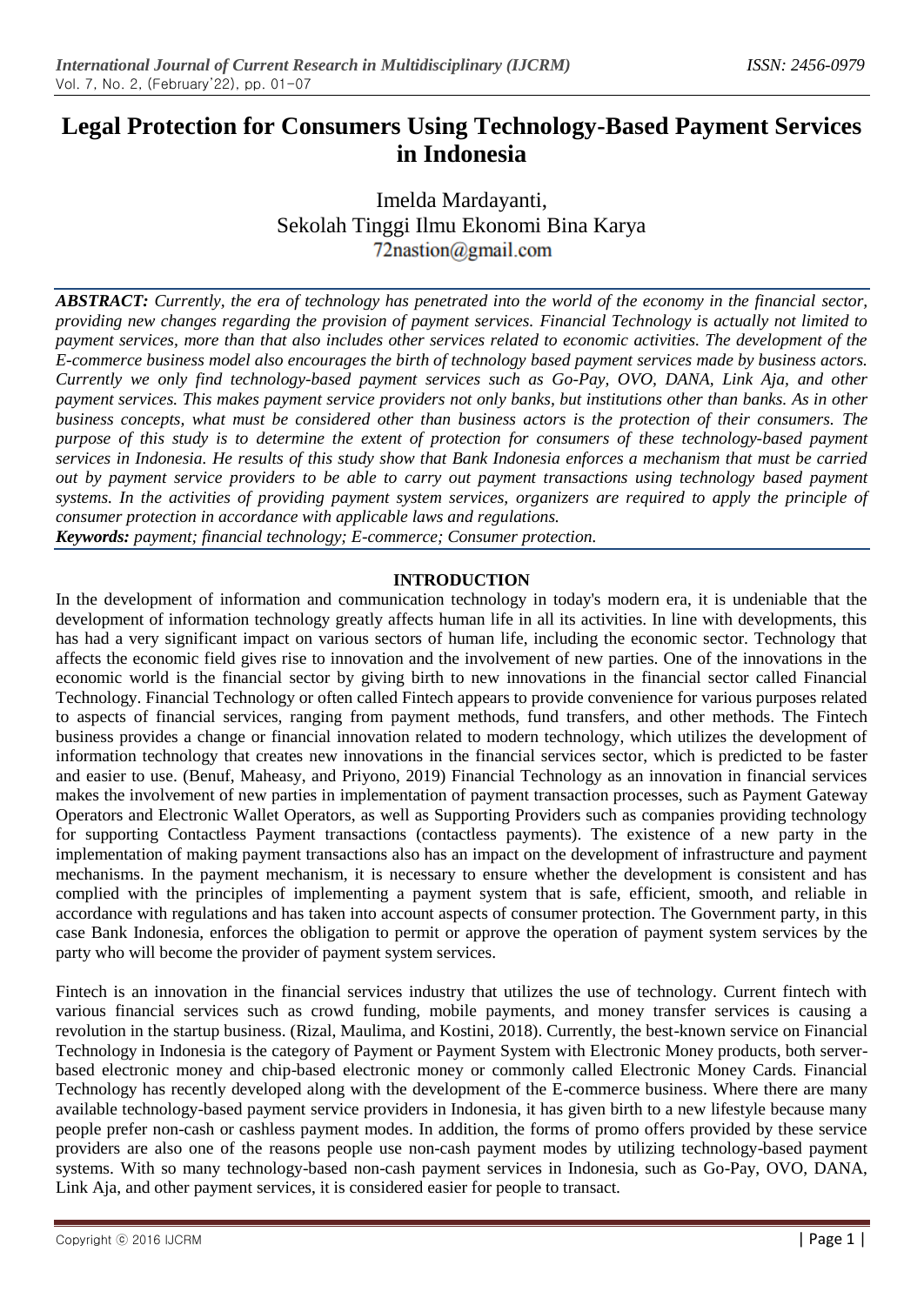In using these payment services, the public as consumers are required to have a special application, where the special application is obtained through the App Store on Android-based phones. In the App Store, consumers can search for applications that will be used and then downloaded via the consumer's cellphone. The practical way that consumers get by only using a cellphone which is carried by people at any time for activities and mobilization is also considered as an convenience in making payments. After the application is installed on the cellphone, consumers are required to register through the application. The registration is usually related to the consumer's personal data, the personal data is needed to support the use of payment applications. After filling in the things for registration purposes, consumers can already use the available services. Starting from paying for goods, credit, electricity, you can even transfer funds. Consumers can directly choose which services are needed. Until this stage, consumers are given the right to use one of their rights, namely the right to choose or make choices (Sidabalok, 2014). After getting their rights, however, consumers must also carry out their obligations, namely making payments as a form of fulfilling the achievements required in the contractual relationship, generally burdening the debtor (Hernoko, 2011).

When using the application, there are several requirements that must be agreed by the consumer first. These requirements are more related to the agreement between the consumer and the payment service provider. The agreement is a standard agreement that has been made or prepared by the payment service provider. The standard agreement agreed by the consumer when using the application creates a legal relationship between the service provider and the consumer. The legal relationship that occurs and the existence of transactions on the use of services by consumers provide legal consequences for the parties. Transactions that have been made between business actors and consumers of course still have to be realized because they are not only completed to the extent of the agreement, but are followed by the fulfillment of the rights and obligations between them in accordance with the contents of the agreement made (Hernoko, 2011). After the consumer fulfills his or her needs to make a purchase of other goods or services, the consumer is required to make the payment. The payment can be made with the payment system chosen by the consumer. The obligation to pay for these services relates to one of the consumer's obligations as regulated in Article 5 of Law no. 8 of 1999 concerning Consumer Protection letter c, namely paying in accordance with the agreed exchange rate, and is the right of business actors as stated in Article 6 of Law no. 8 of 1999 concerning Consumer Protection letter a, namely the right to receive payments in accordance with the agreement regarding the conditions and exchange rates of traded goods and/or services. The ease of making transactions for consumers makes consumers very interested in technology-based payment systems.

However, it needs to be understood by the community as consumers apart from these advantages, there are problems that often occur related to technology-based payments. Often the emergence of cases - cases related to losses experienced by consumers. As one example is a deducted balance without any transactions being made, fraudulent acts to steal consumer balances, and even criminal cases in the form of breaking into consumer accounts. These things are clearly very detrimental to consumers. If studied in Bank Indonesia Regulation No.18/40/PBI/2016 concerning the Implementation of Payment Transaction Processing in the weighing section, one of which reads:

"That innovation in the implementation of payment transaction processing needs to continue to support the creation of a payment system that is smooth, safe, efficient, and reliable, so it is necessary to regulate payment system service providers to complement existing provisions by prioritizing the fulfillment of prudential principles and adequate risk management. , and with due regard to the expansion of access, national interests and consumer protection, including international standards and practices". Based on the description of the background above, the authors formulate the problems to be studied are as follows:

- 1. What is the mechanism for Financial Technology providers to be able to carry out payment transaction operations in Indonesia?
- 2. What are the legal protections and responsibilities of Financial Technology providers to consumers in the event that the consumer suffers a loss?

## **LITERATURE REVIEW**

The research in this journal is the author's own work which was carried out based on the point of view of business law related to consumer protection in the era of developing Financial Technology today. Sources obtained by researchers from literature studies that become references, references, theoretical understanding and citations that can be stated as true. The researcher compares the research conducted previously which is contained and formulated as follows:

1. Title: Legal Protection Against Financial Technology Consumer Data Security in Indonesia (KorneliusBenuf, SitiMaheasy, EryAgusPriyono 2019). This study examines the legal protection of consumer data security in the Fintech business in Indonesia, based on the Financial Services Authority Regulations, and related regulations Research Results: The electronic agreement contains the rights and obligations of the parties in the Fintech business. The obligation of the Fintech operator is to maintain the confidentiality, integrity and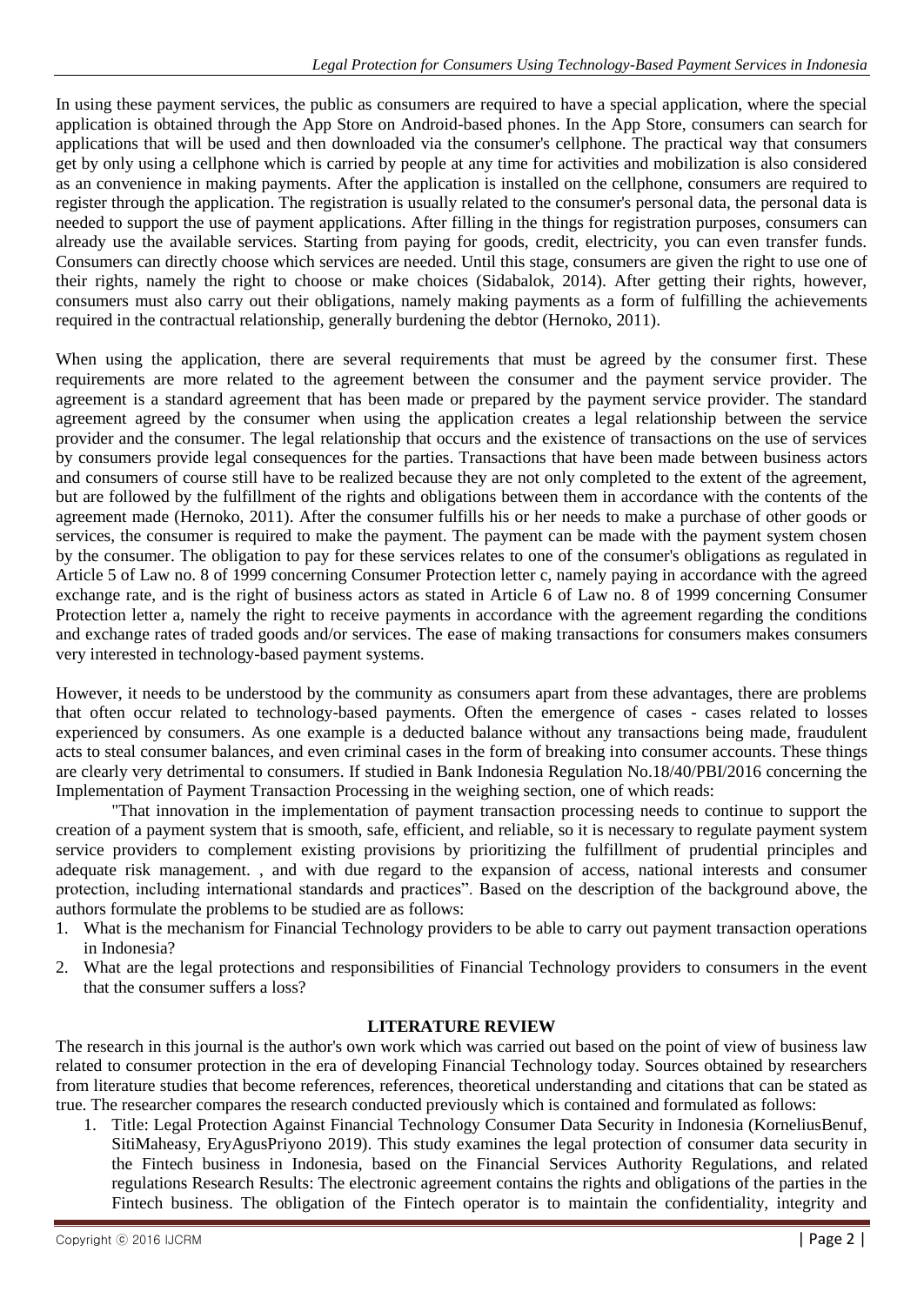availability of personal data, transaction data, and financial data that they manage from the time the data is obtained until the data is destroyed. Utilization of user data and information obtained by the operator must obtain approval from the user, convey the limits on the use of data and information to the user, convey any changes in the purpose of the use of data and information to the user in the event that there is a change in the purpose of the use of data and information, media and methods used in obtaining data and information are guaranteed confidentiality, security, and integrity. Fintech organizers have the right to ensure that there is good faith from consumers and obtain information and/or documents regarding consumers that are accurate, honest, clear, and not misleading. The obligation of Fintech consumers is to provide correct personal data or information to Fintech business operators, by filling out electronic forms provided by the organizers with correct personal data. The rights of Fintech consumers are to obtain LJK offered by Fintech producer operators, and to get guaranteed legal protection for the security of personal data that has been submitted to Fintech providers.

- 2. Title: Legal Protection Against Consumer Privacy Violations in Online Transactions (I DewaGedeAdiWiranjaya, I Gede Putra Ariana, 2017). This study issues online merchants handling and storing the personal data of millions of customers every year. The impersonal nature of online shoppers raises questions about data privacy and customer trust, which in turn has led to growing awareness of this privacy issue in society. Research Results: Law Number 11 of 2008 concerning Information and Electronic Transactions provides legal protection for the security of consumer electronic data from illegal access. Any unlawful act by accessing an electronic system that aims to obtain information by violating the security system is considered a criminal act in accordance with Article 30 and Article 46 of Law Number 11 of 2008 concerning Information and Electronic Transactions. This act is punishable by criminal sanctionsimprisonment for a maximum of 6 to 8 years and/or a maximum fine of Rp. 600,000,000.00 to Rp. 800,000,000.00.
- 3. Title: Legal Protection of Consumer Personal Data in E-Commerce Transactions (HerdiSetiawan, Mohammad Ghufron, DewiAstuttyMochtar 2020). This study discusses the legal protection of consumer personal data in E-Commerce transactions and the regulation of consumer personal data in E-Commerce transactions. The method used in this research is normative legal research with a statute approach and a conceptual approach. Research Results: The results show that the protection of personal data as part of privacy is a human right. This recognition is reflected, both in the constitution and in various regulations at the level of the law. However, there are no regulations that specifically regulate the protection of personal data at the statutory level. In Indonesia, there are no regulations regarding personal data in e-commerce transactions. This issue is only regulated in Article 26 of the ITE Law and several other articles. Legal protection for consumers in ecommerce transactions is needed to facilitate online consumer transactions. The goal is to treat all transactions the same way regardless of the selected medium.

## **RESEARCH METHOD**

For making good writing, a research is needed. This is stated by SoerjonoSoekanto in his book. Research is a scientific activity related to analysis and construction, carried out methodologically, systematically and consistently. Methodological means in accordance with a certain method or method, systematic, that is, based on a system, and consistent where there are no things that are considered contradictory in a certain framework (Soekanto 1986). Science basically has its own identity, so there will be various differences. The research methodology applied in each science is adapted to the science that is the parent. Social science research, for example, is different from legal research (Soemitro 1990). In this study, the author uses an empirical juridical approach. The empirical juridical approach is an approach by looking at a legal reality in society (Ali 2009).

### **RESULTS AND DISCUSSION**

The development of the E-commerce business model in Indonesia has a role in encouraging the birth of technologybased payment services which are usually made by technology companies or E-commerce businesses, which aim to provide convenience and other methods of paying for goods and/or services by consumers. For technology-based payment system service providers, both Banks and institutions other than Banks, there are mechanisms that must be implemented to be able to carry out payment transactions using technology-based payment systems regulated by Bank Indonesia.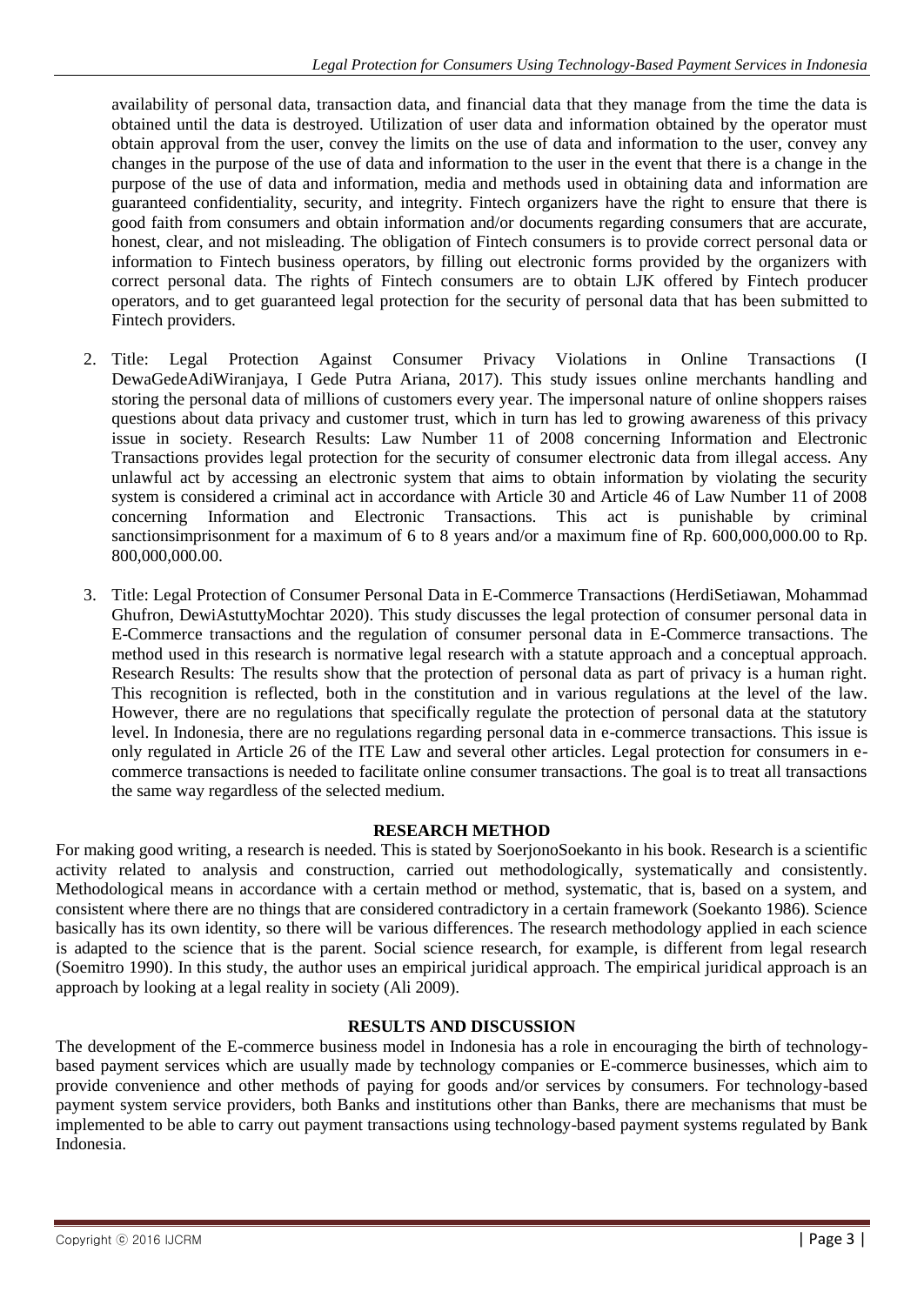As stipulated in Bank Indonesia Regulation No.18/40/PBI/2016 concerning the Implementation of Payment Transaction Processing, Financial Technology operators are required to register. The registration procedure for Financial Technology Operators is regulated as follows:

- 1. The Financial Technology Operator must be in the form of a Business Entity;
- 2. In the case of a Financial Technology operator, namely an institution other than a Bank that meets the category as a payment system service provider, the Financial Technology Operator must take the form of a business entity and have a permanent legal entity in Indonesia;
- 3. The Financial Technology Operator submits a written application for registration in Indonesian and signed by the party authorized to represent the Financial Technology Operator;
- 4. Application for registration is accompanied by: a. Fill out and submit the registration form; and b. Attach and submit other supporting documents.
- 5. The Financial Technology Operator must ensure the validity and accuracy of all documents contained in a stamped statement letter in accordance with the format determined by Bank Indonesia and signed by the party authorized to represent the Financial Technology Operator;
- 6. Filling out forms and submitting applications and supporting documents is done through online registration through the official website of Bank Indonesia, namely [www.bi.go.id.](http://www.bi.go.id/)
- 7. If the online registration facility is not yet available, then registration is done by sending by e-mail to the address BIFintechOffice@bi.go.id or in the form of a letter to the Payment System Policy Department c.q. Bank Indonesia FinTech Office Bank Indonesia Office Complex, Thamrin Building 4th Floor, Jalan M.H. Thamrin Number 2, Jakarta 10350.

After registration is carried out by the Financial Technology operator, it will then be processed by Bank Indonesia. The stages of processing the registration carried out by Bank Indonesia are as follows:

- 1. Bank Indonesia shall examine the completeness of documents after the Financial Technology Operator has submitted the application for registration and documents;
- 2. After conducting a research by Bank Indonesia on the completeness of the documents, based on the results of the research on the completeness of the documents, there are 2 (two) things that will be followed up, if:

a. Documents submitted are incomplete, then:

- 1) Bank Indonesia informs the applicant for Financial Technology Operators to complete the lack of documents by e-mail;
- 2) Financial Technology Operators are required to complete the lack of documents within a maximum period of 10 (ten) working days from the date of notification; and
- 3) If the Financial Technology Operator does not complete the lack of documents within the time limit, the Financial Technology Operator is declared to have canceled the registration application; or

b. The submitted documents are complete, then Bank Indonesia shall conduct a check on the correctness and conformity of the documents.

- 3. Based on research on the truth and suitability of documents, if it is found that:
	- 1) Documents submitted by the Financial Technology Operator are incorrect and/or inappropriate (including not in accordance with the provisions of laws and regulations), then Bank Indonesia rejects the application for registration; or
	- 2) Documents have been declared correct and appropriate, then Bank Indonesia shall include Financial Technology Operators in the Financial Technology Operator List.

4. Bank Indonesia submits the results of the truth and conformity research to the Financial Technology Operator.

5. Bank Indonesia publishes a list of financial technology providers and updates the list of financial technology providers on the official website of Bank Indonesia. Financial Technology Operators that have been registered with Bank Indonesia are required to submit a statement of compliance with the obligations for Financial Technology Operators within a maximum period of 3 (three) months after the Financial Technology Operators are registered with Bank Indonesia. The said obligations are as follows:

- 1. Implementing the principle of consumer protection in accordance with the products, services, technology, and/or business models being implemented;
- 2. Maintain the confidentiality of consumer data and/or information including transaction data and/or information;
- 3. Applying the principles of risk management and prudence;
- 4. Using rupiah in every transaction conducted within the territory of the Unitary State of the Republic of Indonesia in accordance with the provisions of the laws and regulations governing currency;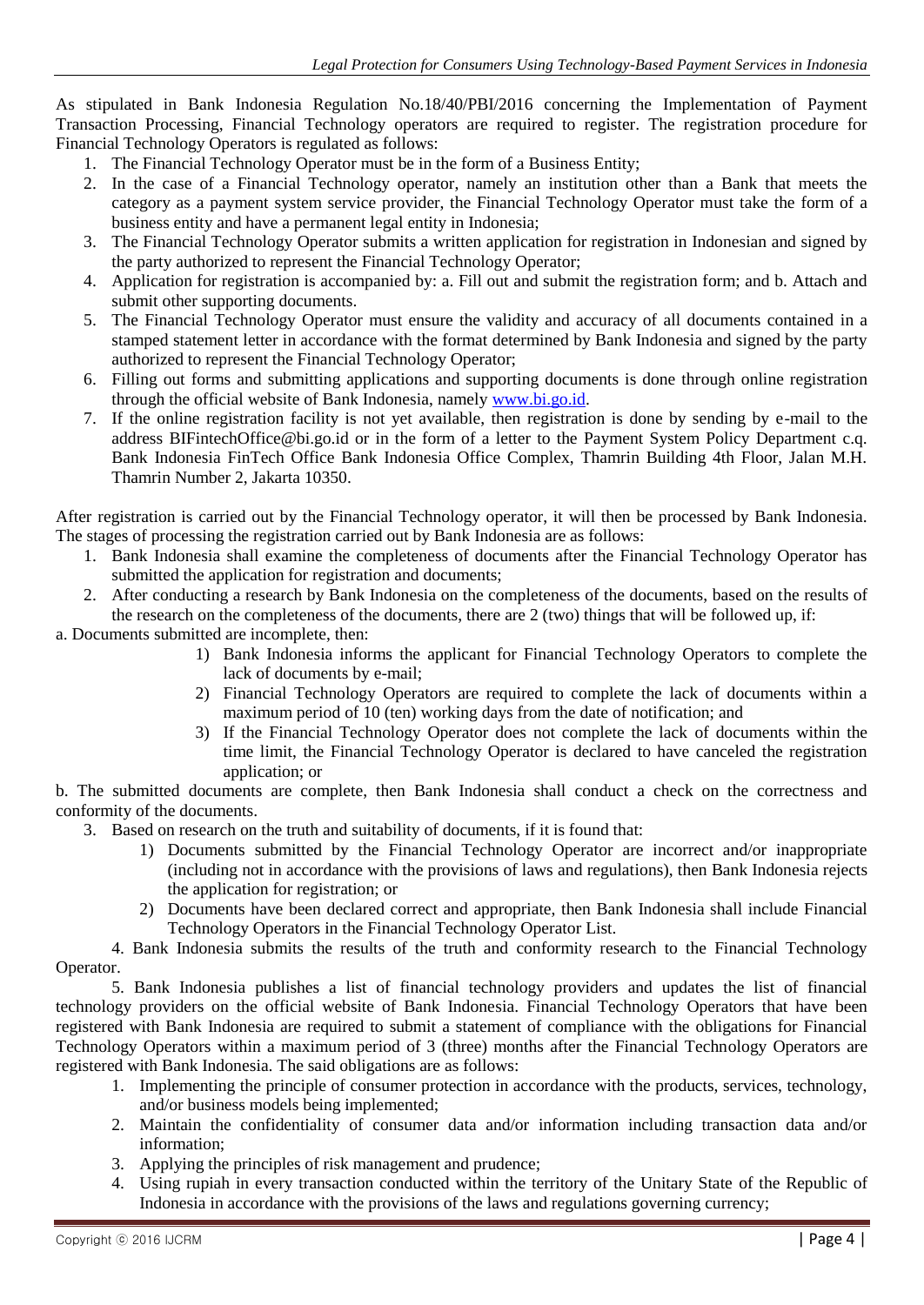- 5. Apply the principle of anti-money laundering and prevention of terrorism financing in accordance with the provisions of the laws and regulations governing anti-money laundering and prevention of terrorism financing; and
- 6. Comply with the provisions of other laws and regulations. The next stage is the Regulatory Sandbox. The Regulatory Sandbox is a secure limited trial space to test Financial Technology Providers and their products, services, technology, and/or business models. The purpose of the Regulatory Sandbox is to provide space for Financial Technology Operators to further ensure that their products, services, technology, and/or business models have met the Financial Technology criteria. Bank Indonesia determines that Financial Technology Providers and their products, services, technology, and/or business models to be tested in the Regulatory Sandbox are Financial Technology Providers registered with Bank Indonesia. In accordance with the provisions in Bank Indonesia Regulation No.18/40/PBI/2016 concerning the Implementation of Payment Transaction Processing, Financial Technology operators that are categorized as Payment System Service Providers are required to obtain a license from Bank Indonesia. The permit application made is a follow-up to the determination of the status of the trial results in the Regulatory Sandbox. If the trial is declared successful then the product, service, technology, and/or business model is included in the Financial Technology category system payment, it is prohibited to market the product, service, technology, and/or business model being tested before the Financial Technology operator submits an application for a license and/or approval to Bank Indonesia in accordance with Bank Indonesia regulations governing the implementation of payment transaction processing.

The permit application and/or approval submitted to Bank Indonesia may also be submitted to Bank Indonesia before Bank Indonesia determines the status of the trial results in the Regulatory Sandbox. If the application for a permit and/or approval has been received by Bank Indonesia, in this case the Financial Technology Operator may market its products, services, technology, and/or business model in accordance with the trial conditions in the Regulatory Sandbox which has been carried out until Bank Indonesia gives a decision. on the application for a permit and/or approval that has been submitted by the Financial Technology Operator. Basically, the principle of consumer protection against buying and selling activities of goods and/or services is of particular concern, where consumers are still often on the weak or disadvantaged side. The definition of a consumer according to Sri Handayani 2012, namely someone who buys goods or uses services or someone or something company that buys certain goods or uses certain services, also something or someone who uses something.

Meanwhile, according to Philip Kotler 2000, these consumers are all individuals and households who buy or obtain goods and/or services for personal consumption. Bank Indonesia also requires the application of the principle of consumer protection by payment service providers. Bank Indonesia also supervises the implementation of consumer protection provisions by operators. As a form of effort to apply the principle of consumer protection in the implementation of payment services, Indonesia has general consumer protection regulations, namely Law no. 8 of 1999 concerning Consumer Protection, Bank Indonesia specifically stipulates in regulations concerning consumer protection in payment service activities, namely Bank Indonesia Regulation No. 16/1/PBI/2014 concerning Consumer Protection of Payment System Services which is a special arrangement. This is one way to protect consumers from possible losses due to the treatment of business actors. Losses experienced by consumers can occur not only in the activities of buying and selling products, but also services, including the implementation of payment services.

Consumers are often on the weak side in relation to payment service providers. This is due to an imbalance in the relationship between providers and consumers due to the presence of asymmetric information and power imbalances, low quality of service to consumers, misuse of consumer personal data, ineffective settlement of disputes between providers and consumers and consumers' misunderstanding of rights. protected as a consumer under the law. In addition, consumer awareness that is still lacking in the importance of reading an agreement or contract in the implementation of Financial Technology also places consumers increasingly on the weak side, especially if the contract is a standard contract. Often consumers do not read the contents of the contract and only agree without knowing the contents of the contract. Agreements or contracts that have been made by the organizers also often contain standard clauses that should be prohibited, but such as: there is an element of omission in the process of making the standard agreement or contract. The principle of freedom of contract can be analyzed from the provisions of Article 1338 paragraph (1) of the Civil Code which reads: "all agreements made legally apply as law for those who make them". Hariyani and Serfiyani 2017, the principle of freedom of contract gives the parties the freedom to:

- 1. Make or not make an agreement;
- 2. Entering into an agreement with anyone;
- 3. Determine the contents of the agreement, its implementation and requirements;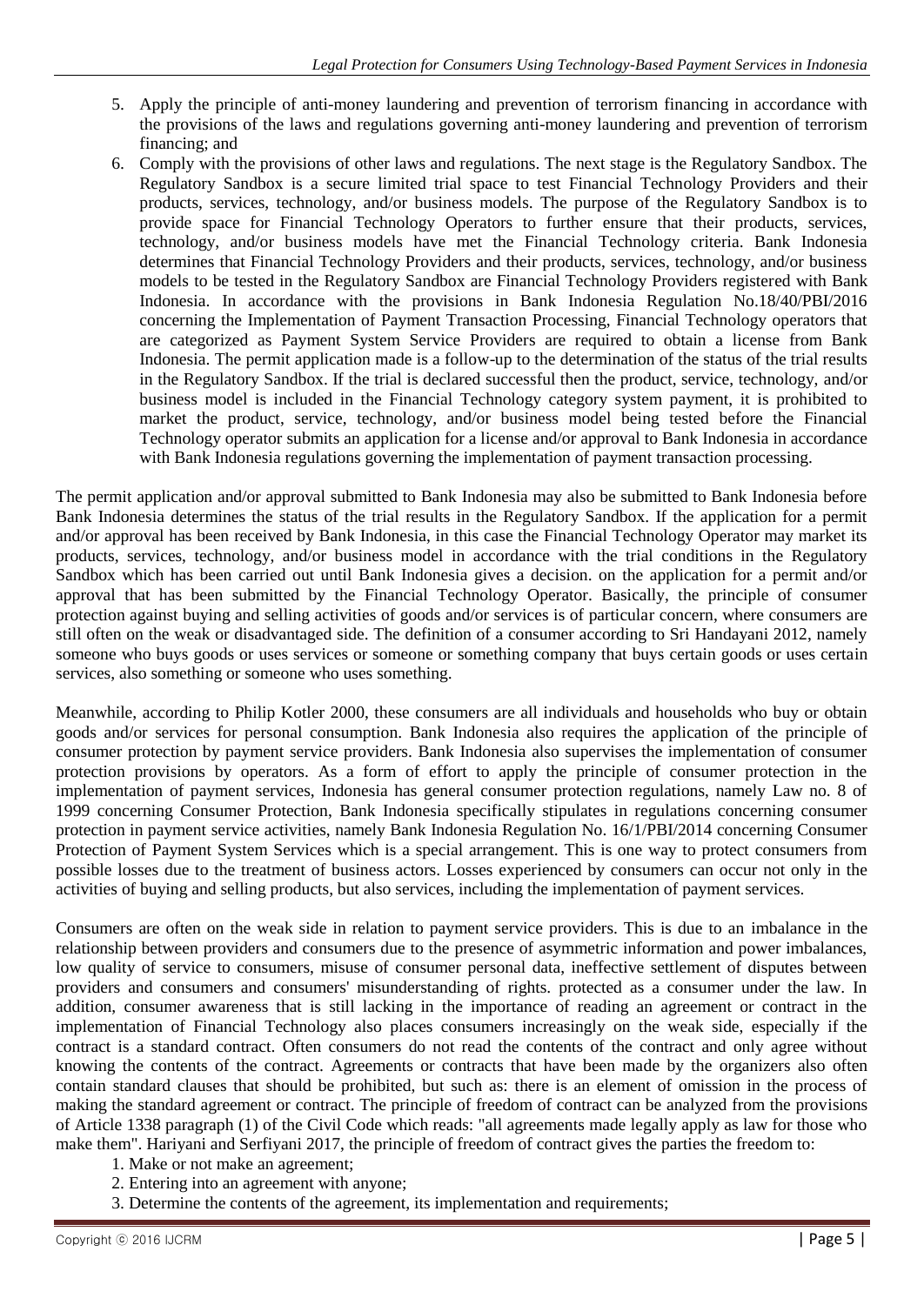4. Determine the form of the agreement, namely written or oral.

The regulation on the inclusion of standard clauses that are prohibited in the agreement between the operator and the consumer is regulated in Article 8 paragraph 1 of Bank Indonesia Regulation No. 16/1/PBI/2014 concerning Consumer Protection for Payment System Services which reads: "In making agreements with consumers, the Operator is prohibited from making or including standard clauses in every document and/or agreement that is:

- a. To declare the release/transfer of responsibility of the Operator to consumers;
- b. Regulates the matter of proving the loss of utilization of Payment System services used by Consumers;
- c. Give the Operator the right to reduce the benefits of the Payment System services used or reduce the assets of the Consumers who are the object of buying and selling using the Payment System services; and/or Declare that the Consumers are subject to the Operator's regulations in the form of new rules, additional rules, advanced rules and/or advanced changes made unilaterally by the Operators while the Consumers are using Payment System services from the Operators." For the purposes of the process of providing services to consumers, technology-based payment services will require personal data and/or information to support service activities. To protect consumers from misuse of information (in the form of personal data), it is necessary to guarantee from producers that consumer data/identity will not be used deviantly beyond its designation without the consent of the consumer (Mansyur and Gultom 2005).

In Article 14 of Bank Indonesia Regulation No. 16/1/PBI/2014 Regarding Consumer Protection for Payment

System Services, it is stated that the provider is required to maintain the confidentiality of consumer data and/or information and in order to maintain the confidentiality of the consumer data and/or information, the operator is required to have and implement a data and/or information protection policy. consumer. This indicates that the Financial Technology provider is obliged to maintain the confidentiality of consumer data and/or information, including transaction data and/or information. Operators are also prohibited from providing consumer data and/or information to other parties unless the consumer gives written approval and/or is required by the applicable laws and regulations as described in Article 15 of Bank Indonesia Regulation No. 16/1/PBI/2014 concerning Consumer Protection of Payment System Services.

#### **CONCLUSION**

Payment system service providers are required to have and implement a complaint handling mechanism for consumers quickly and efficiently. Meanwhile, the interests of consumers in relation to the use of goods and/or services are so that the goods/services of consumers that they obtain are beneficial for health/body safety, security of life and property, themselves, their families and/or households. So what stands out in the protection of consumer interests is the protection of life, health, property and/or the interests of the consumer's family. (Nasution 1995) The mechanism for handling complaints must be notified to consumers. Operators are required to follow up and resolve complaints submitted by consumers. The basic principle of compensation as a result of a breach or default is that the plaintiff should be compensated, but not more than compensation for any loss he or she suffers as a result of the defendant's violation. (Muhammad 2004). With the provisions regarding the limitation of compensation in Article 1247 and Article 1248 of the Civil Code, it has provided protection to parties who have defaulted.

So, we see that the compensation is limited, only covering losses that can be predicted and which are a direct result of default (Subekti 2004). As for compensation for losses caused by default in public opinion, it can only be replaced with money because money is the form of compensation that causes the least amount of disputes (Patrik 1994). Settlement of disputes that arise in the business world is a problem in itself, because if business actors face certain disputes, they will be faced with a judicial process that lasts a long time and requires no small amount of money, while in the business world, the desired dispute resolution is one that can be resolved. takes place quickly and cheaply (Miru 2011). A.Z Nasution distinguishes and provides boundaries between Consumer Law and Consumer Protection Law.

Consumer protection law is part of consumer law which contains principles or rules that are regulating, and also contains properties that protect the interests of consumers. Meanwhile, consumer law consists of a series of laws and regulations that regulate the behavior of people in social life to meet their life needs (Nasution 1995). Bank Indonesia also provides facilities to realize the application of consumer protection principles in the implementation of payment system services. Consumers can also submit complaints to Bank Indonesia, but not all complaints can be followed up by Bank Indonesia. Complaints that can be followed up by Bank Indonesia have the following requirements:

a. The consumer has submitted a complaint to the operator and has been followed up by the operator, but there is no agreement between the consumer and the operator;